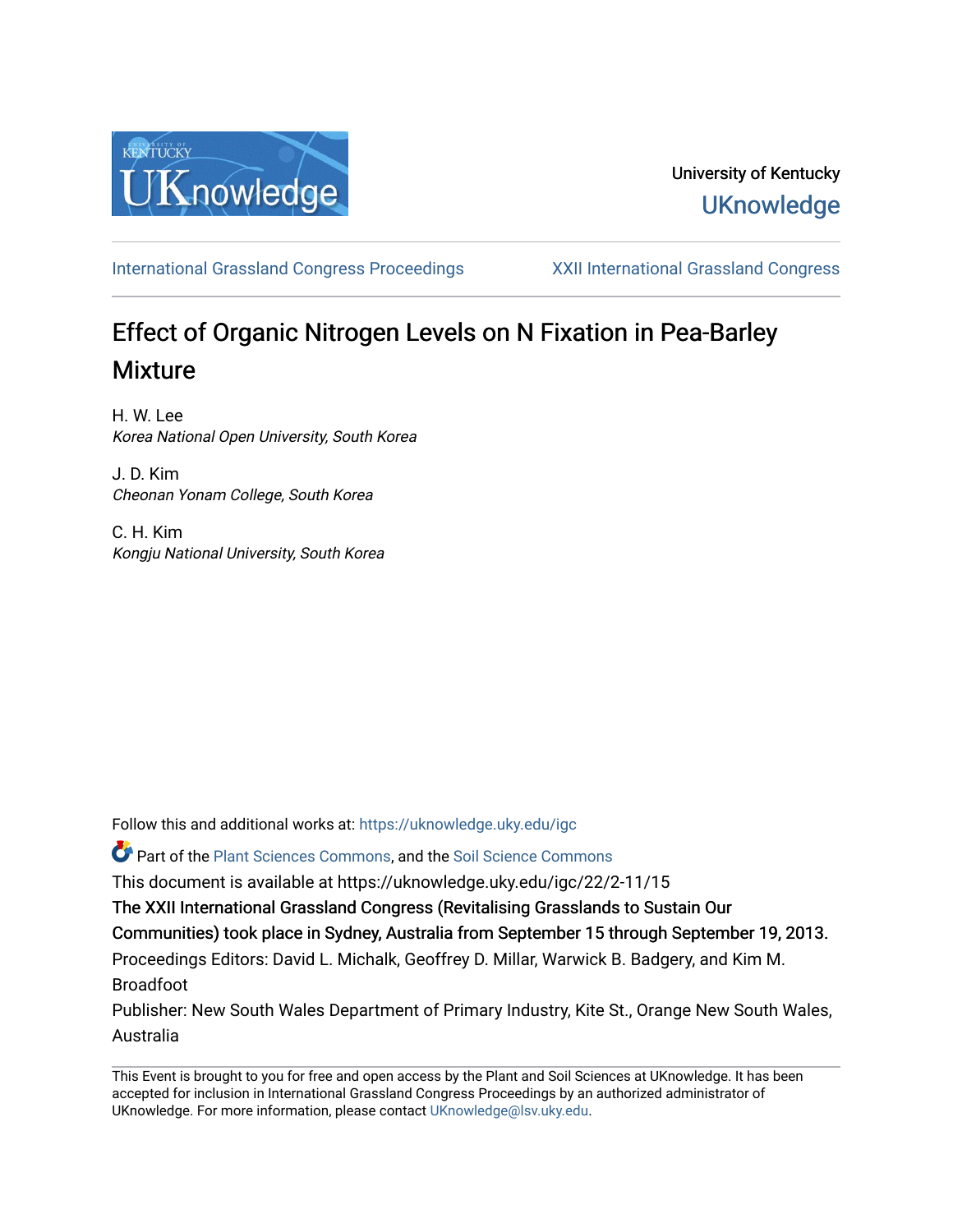## Effect of organic nitrogen levels on N fixation in pea-barley mixture

*HW Lee <sup>A</sup> , JD Kim <sup>B</sup> and CH Kim C* 

<sup>A</sup> Department of Agricultural Science. Korea National Open University, Seoul 110-791, Republic of Korea B Cheonan Yonam College, Sunghwan, Cheonan-Si 330-709, Republic of Korea

<sup>C</sup> Department of Plant Resources, Kongju National University, Chongnam Ye-san Daehak-ro 54, Republic of Korea Contact email: hyowon@knou.ac.kr

**Keywords:** Organic farming, N fixation.

### **Introduction**

One limitation in organic farming is short supply of forage. Organic fertilizer including cattle manure is overproduced in Korea but farmers are reluctant to use these kinds of resources because of heavy weight and handling cost. Legumes are of crucial importance for the N supply of grassland farming. They convert atmospheric dinitrogen  $(N_2)$  to plant available N through symbiosis. Information on  $N_2$  fixation and transfer is lacking in Asian countries with a lot of results coming from EU and America. The objective of this report was to estimate potential N fixation and determine related benefits from intercropping pea with barley at different organic fertilizer levels. We also wished to measure the efficacy of N2 fixation by 15N dilution and the difference method using barley as reference crop.

### **Materials and Methods**

Pure stands of pea (*Pisum sativum* L. cv. Chungmi) and barley (*Hordeum Vulgare* L. cv. Albori) and a mixture of the two were sown on  $15<sup>th</sup>$  of March in 2009. Seed rate was 40 kg/ha of barley and 70 kg/ha of pea. The experiments were arranged in a complete block design with 3 replications. Treatments were three levels organic fertilizer N, 40, 80 and 120 kg/ha. P and K were applied in a chemical fertilizer. When the crops were at the early stage of plant growth, a subplot of  $600 \text{cm}^2$  was fertilized with a solution of  ${}^{15}NH_4SO_4$  at 99.7 atom% excess at a rate to corresponding to 7 kg/ha. Crops were harvested at maturity from each plot and separated into pea and barley. Total N content and 15N values of the sample were analyzed using a continuous flow stable isotope ratio mass spectrometer. Nitrogen fixation of pea was determined with a procedure described by Peoples *et al.* (1989) and Chalk (1996).

### **Results and Discussion**

Table 1 shows the estimate of N fixation and transfer by  $15N$  dilution. The percent of total N derived from atmosphere (%Ndfa) at maturity ranged from 0.89 to 4.45, indicating a very low value. There were significant differences between treatments with 40kg organic N lower than other N levels. Sakai *et al.* (2011) reported intercropping with lupin and cowpea transferred 18 and 17% of N, and transfer N from pea to oat was 10.7 to10.3 kg/ha. The greatest fixation was from the 80 kg organic N plots. Using the applied difference method, the transfer rate and transfer amount were highest in the 120 kg N

|         |  | Table 1. Estimate of N fixation and transfer to barley at   |  |  |
|---------|--|-------------------------------------------------------------|--|--|
|         |  | different levels of organic N fertilization by 15N dilution |  |  |
| method. |  |                                                             |  |  |

| Treatments<br>(N/ha) | N fixation<br>rate $(\%)$ | Total N<br>(kg/ha) | Fixed<br>amount<br>(kg/ha) | Transfer<br>amount<br>(kg/ha) |
|----------------------|---------------------------|--------------------|----------------------------|-------------------------------|
| Organic N 40 kg      | 0.89a                     | 192                | 1.71                       |                               |
| Organic N 80kg       | 4.43 <sub>h</sub>         | 233                | 10.32                      | 0                             |
| Organic N 120kg      | 4.65 <sub>h</sub>         | 195                | 9.08                       | 0                             |

<sup>15</sup>N-dillution method. Pnon-leg( $\leq$ =atm) = 1 - (Enon-leg(m)/Enon-leg(p)  $Pleg(\leq=atm) = 1 - (Eleg(m)/Enon-leg(p))$ 

**Table 2. Estimate of N transfer from pea to barley at different levels of organic N fertilization by difference method**

| Treatment (N/ha) | N transfer<br>rate $(\%)$ | Total N<br>(kg/ha) | Transfer<br>amount (kg/ha) |
|------------------|---------------------------|--------------------|----------------------------|
| Organic N 40 kg  | 23.1a                     | 192                | 44.1                       |
| Organic N 80 kg  | 23.2a                     | 232                | 56.9                       |
| Organic N 120 kg | 47.5 <sub>b</sub>         | 195                | 91.7                       |

The N-difference method. Nleg(=>non-leg) = Nnon-leg(m) - Nnon $leg(p) \cdot R(1, Pnon-leg(\leq=leg) = Nleg(\leq=non-leg)/Nnon-leg(m) = 1 - (Nnon-eg(m)))$ leg(p)·R/Nnon-leg(m))

treatment (Table 2). N transfer rate was from 23.1 to 47.5% and the amount ranged from 44.1 to 91.7 kg/ha. Haby *et al.* (2006), reported %Ndfa was 42 and the transfer N yield was less than 18kg/ha/yr. Anderson *et al.* (2004) reported that the greatest relative amount of  $N<sub>2</sub>$  fixed at maturity was measured for the pea grown in association with rape under condition of low N fertilization. Because the  ${}^{15}N$  dilution method is based on concentration (of  $^{15}N$ ) in the N uptake and not on the total N amount as in the difference method, there was difference between two methods in terms of N fixation and transfer amount. (Geijersstam *et al.* 2006).

### **Conclusion**

Our findings indicate that there was large difference between  $^{15}$ N dilution and difference method for determination of N fixation from atmosphere. N transfer to barley was 0.89 to 4.65% in <sup>15</sup>N dilution and 23.1 to 47.5% in difference method when organic N fertilization levels were different. We also confirm that estimates of  $N<sub>2</sub>$ fixation were varied with measurement method, maturity, soil, plant and so on.